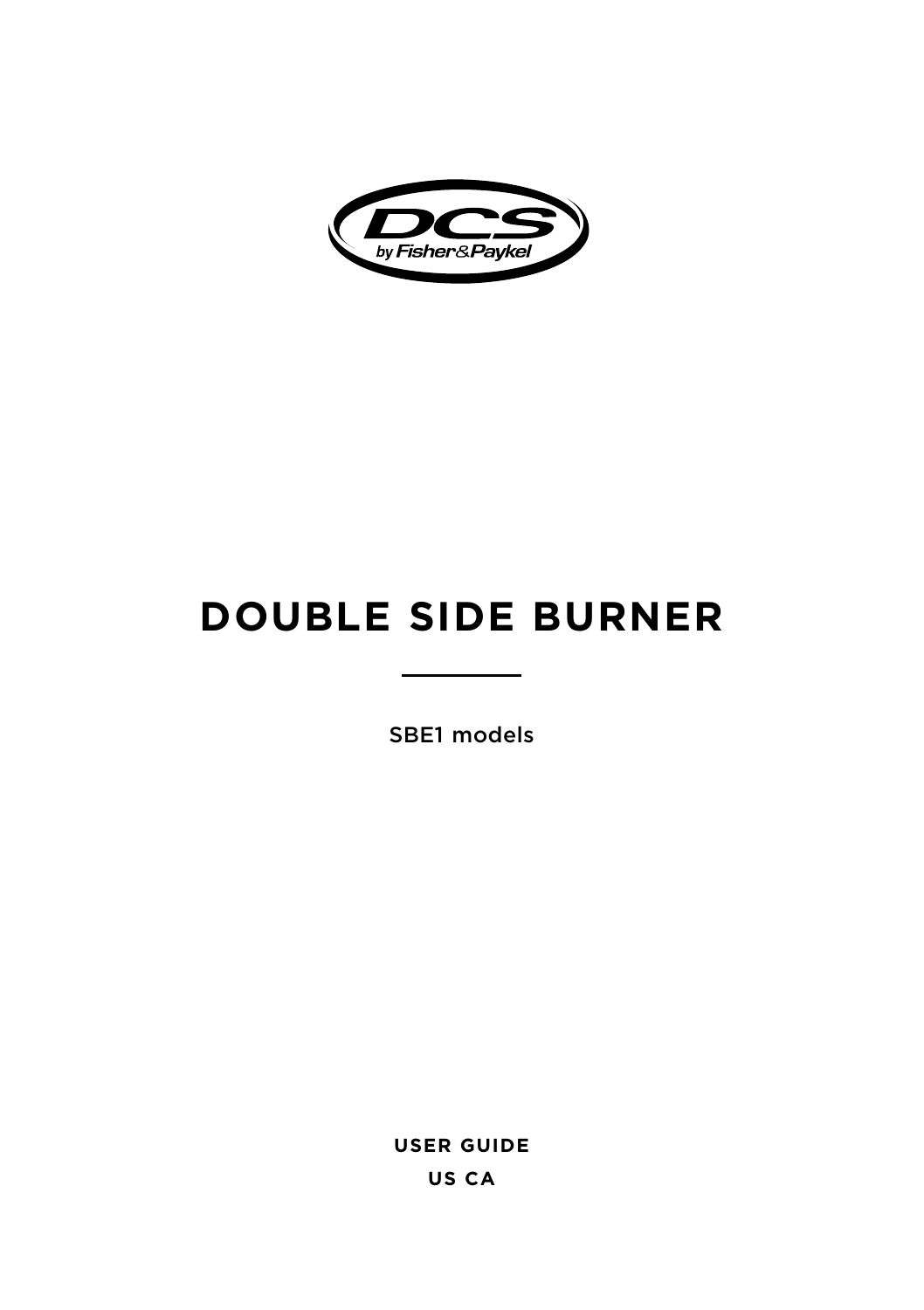# **!** DANGER

### IF YOU SMELL GAS

- **• Shut off gas to the appliance.**
- **• Extinguish any open flame.**
- **• Open lid.**
- **• If odor continues, keep away from the appliance and immediately call your gas supplier or your fire department.**

### **!** WARNING

- **• Do not store or use gasoline or other flammable liquids or vapors in the vicinity of this or any other appliance.**
- **• An LP cylinder not connected for use shall not be stored in the vicinity of this or any other appliance.**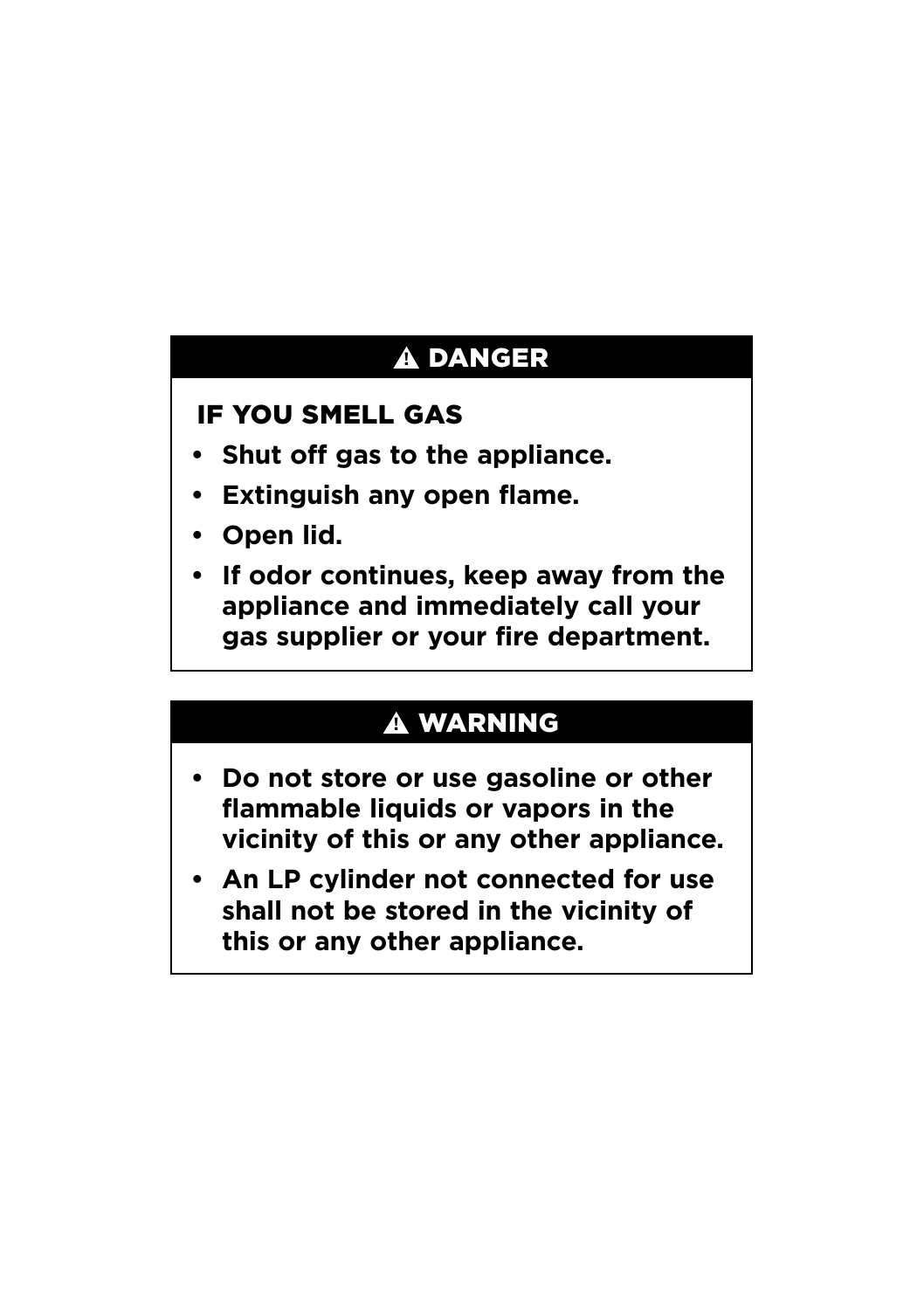| Introduction          | 2               |
|-----------------------|-----------------|
| Safety and warnings   | 3               |
| Before you begin      | 8               |
| Lighting instructions | 9               |
| Leak testing          | 11              |
| Low flame adjustment  | 12 <sup>2</sup> |
| Care and cleaning     | 13              |
| Troubleshooting       | 14              |
| Warranty and service  | 15              |
|                       |                 |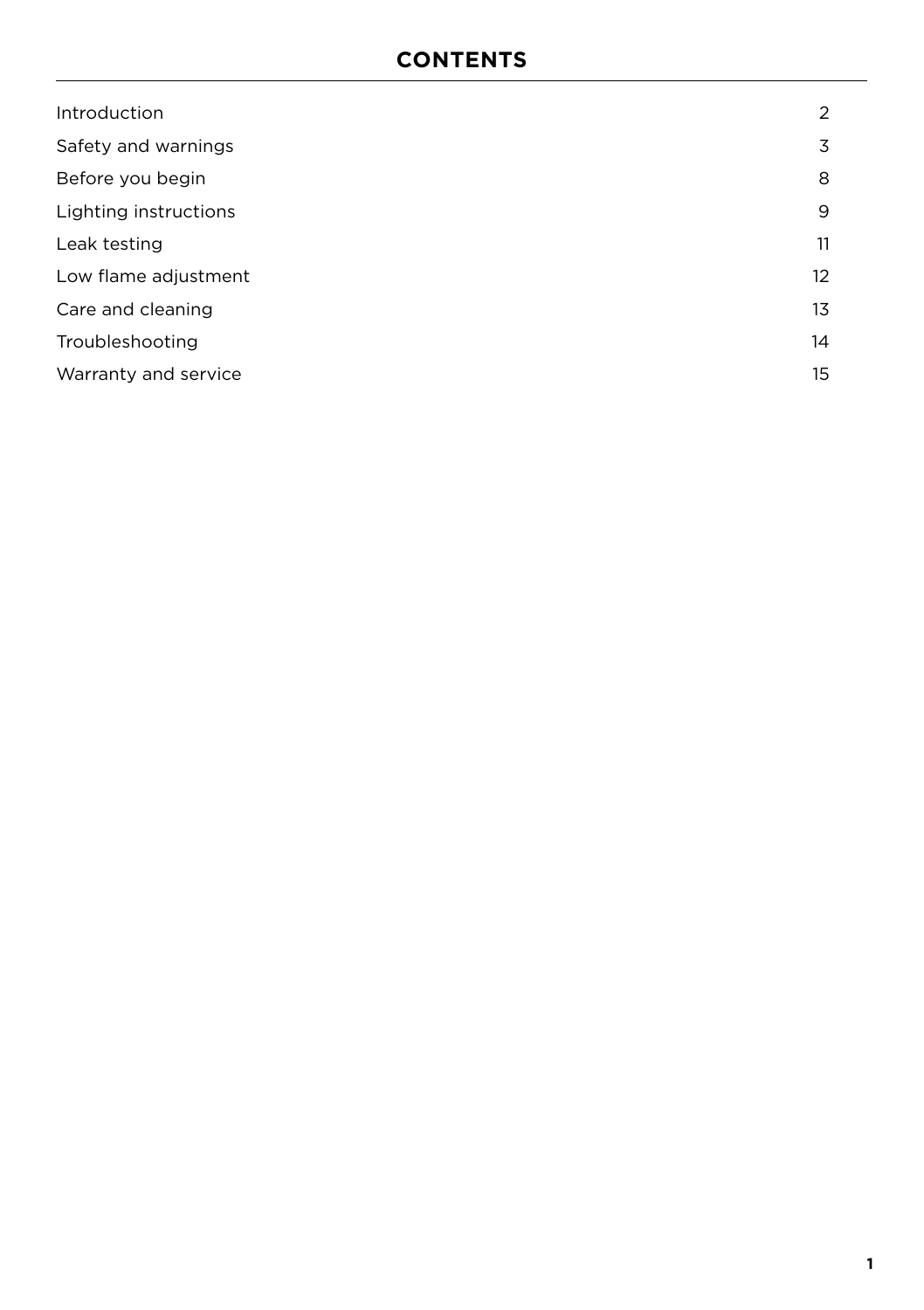<span id="page-3-0"></span>Bringing the precise control of your indoor cooktop to your outdoor cooking area, the dedicated Double Side Burner lets you simmer your famous BBQ sauce while the ribs are grilling. With 17,000 BTU per burner designed for precise temperature adjustments, you can quickly go from a simmer to a boil, or anywhere in between.

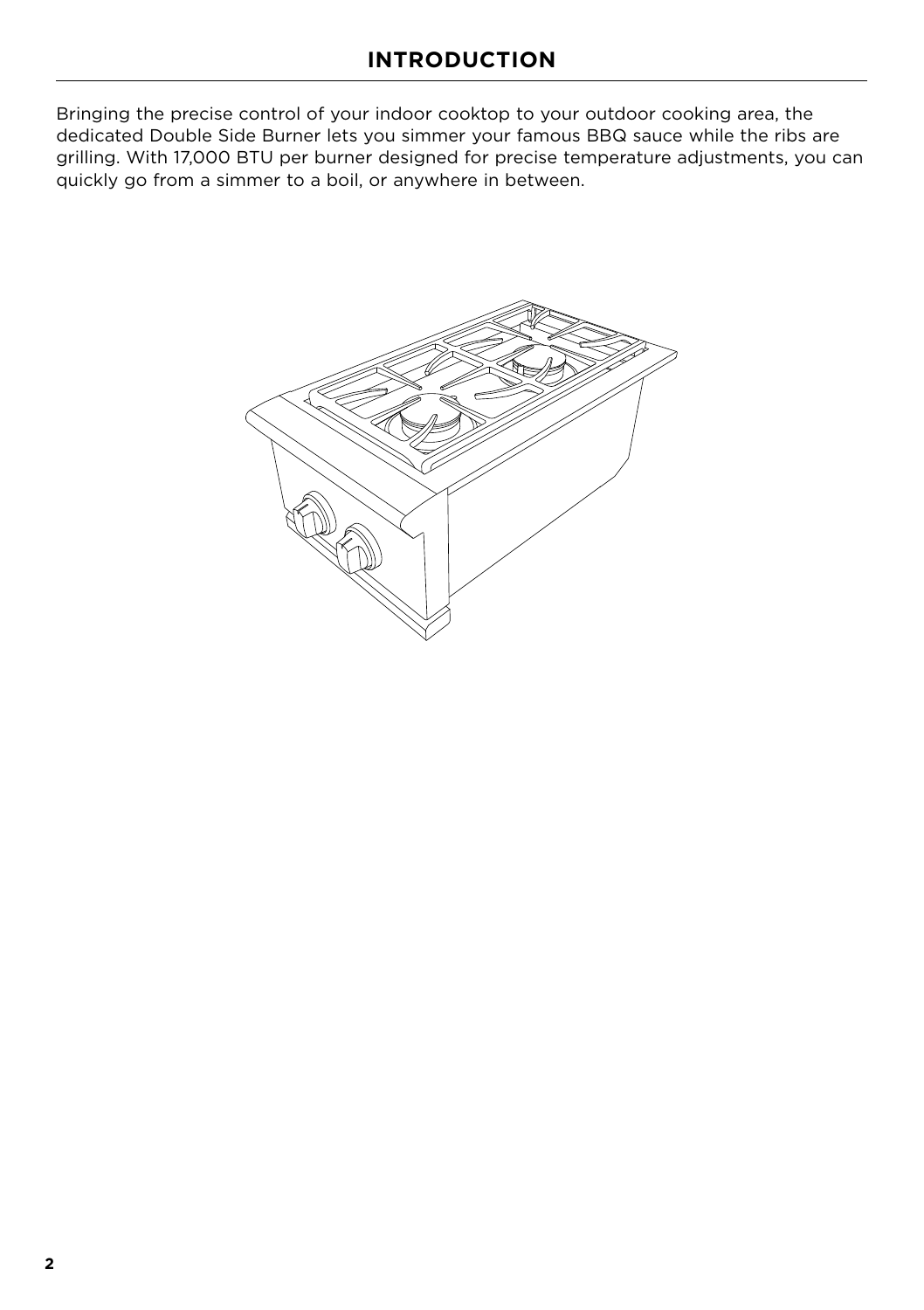<span id="page-4-0"></span>

|  | <b>A WARNING!</b>                                                                                                                                                                                    |
|--|------------------------------------------------------------------------------------------------------------------------------------------------------------------------------------------------------|
|  | <b>Electric Shock Hazard</b>                                                                                                                                                                         |
|  | Failure to follow this advice may result in<br>electric shock or death.                                                                                                                              |
|  | • This appliance is equipped with a three-prong or<br>four-prong grounding plug for your protection<br>against shock hazard and should be plugged<br>directly into a properly grounded power outlet. |
|  | • Never remove the grounding plug or use with<br>a 2 prong adapter.                                                                                                                                  |
|  | • Use only extension cords with a 3 prong<br>grounding plug, rated for the power of the<br>equipment, and approved for outdoor use with a<br>W-A marking.                                            |
|  | • Do not immerse cord or plugs in water or other<br>liquid.                                                                                                                                          |

### **! WARNING!**

### **Fire Hazard**

### Failure to follow this advice may result in a fire causing death or serious injury.

- This unit is for outdoor use only. Do not operate under unprotected combustible construction. Do not use in buildings, garages, sheds, breezeways, covered structures or other such enclosed areas.
- Never store a spare LP cylinder under or near this unit. Do not fill the gas tank more than 80% of its total capacity.
- Do not use aluminium foil to line drip pans. This can interfere with combustion, air flow or trap excessive heat in the control area. The result of this can be melted dials or damaged ignition components.



**3**

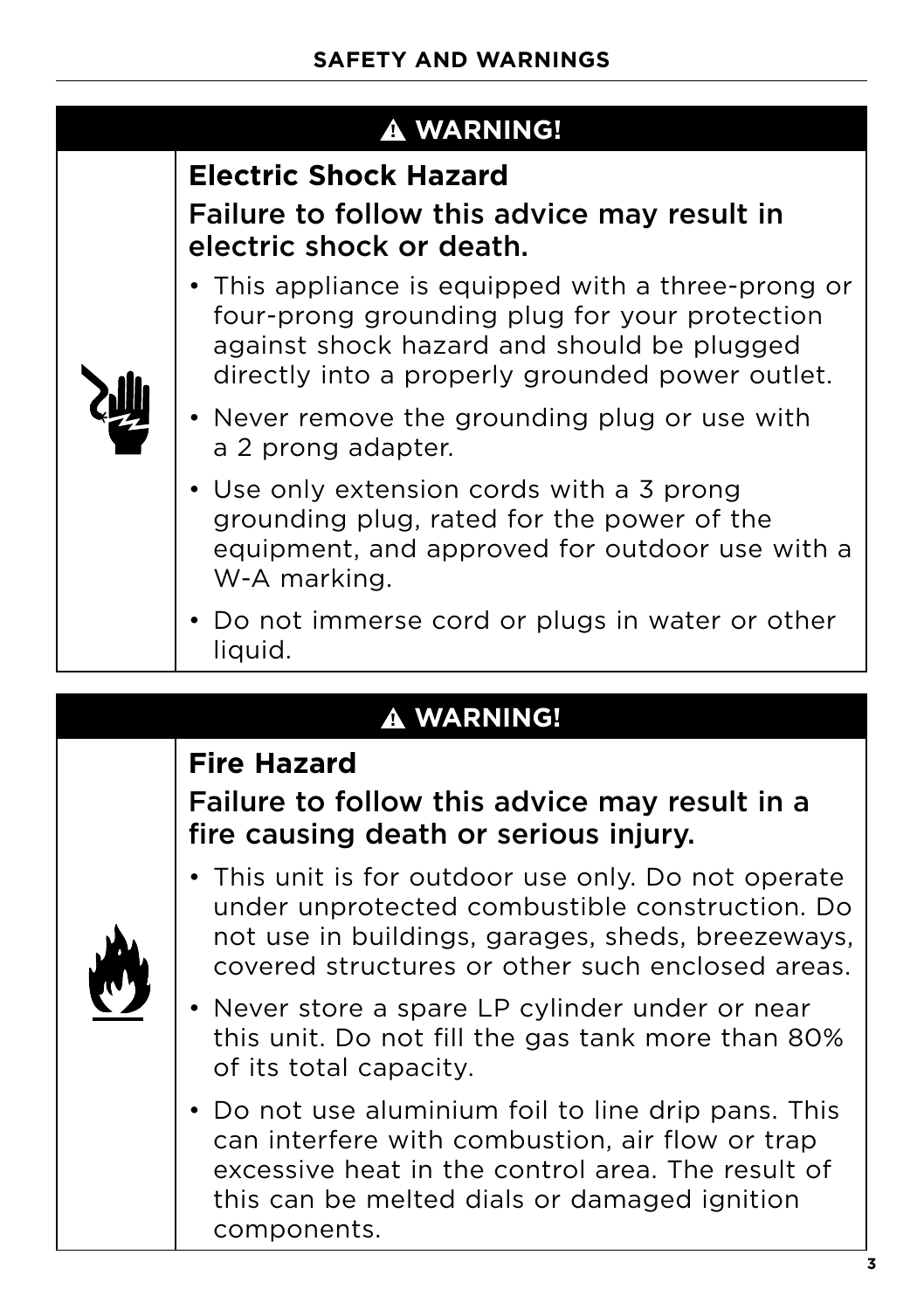|  | <b>A WARNING!</b>                                                                                                                                                                                                                                        |  |  |  |
|--|----------------------------------------------------------------------------------------------------------------------------------------------------------------------------------------------------------------------------------------------------------|--|--|--|
|  | <b>Hot Surface Hazard</b><br>Failure to follow this advice may result in fire,<br>burns, scalds or personal injury.                                                                                                                                      |  |  |  |
|  | • Accessible parts may become hot during use.                                                                                                                                                                                                            |  |  |  |
|  | • When in use, do not touch the burner, grate, or<br>immediate surrounding area as these areas become<br>extremely hot. Clean the with caution.                                                                                                          |  |  |  |
|  | • Never let clothing or other flammable materials<br>come in contact with or get too close to any grate,<br>burner or hot surface until it has cooled.                                                                                                   |  |  |  |
|  | • Never lean over an open unit. When lighting a<br>burner, always pay close attention to what you are<br>doing. Be certain you are pushing the burner dial<br>when you attempt to light.                                                                 |  |  |  |
|  | • Never operate the unit without a drip tray. Let hot<br>grease cool before attempting to handle it. Avoid<br>letting grease deposits collect in the drip pan.                                                                                           |  |  |  |
|  | • Ensure all controls are turned off and the unit is<br>cool before using any type of aerosol cleaner on or<br>around the product. The chemical that produces<br>the spraying action could, in the presence of heat,<br>ignite or cause metal to corrode |  |  |  |
|  | • Keep any electrical supply cord and the fuel supply<br>hose away from any heated surfaces.                                                                                                                                                             |  |  |  |

## **! WARNING!**



**Excessive weight Hazard** Failure to follow this advice may result in personal injury.

• Two or more people are required to move and install this unit.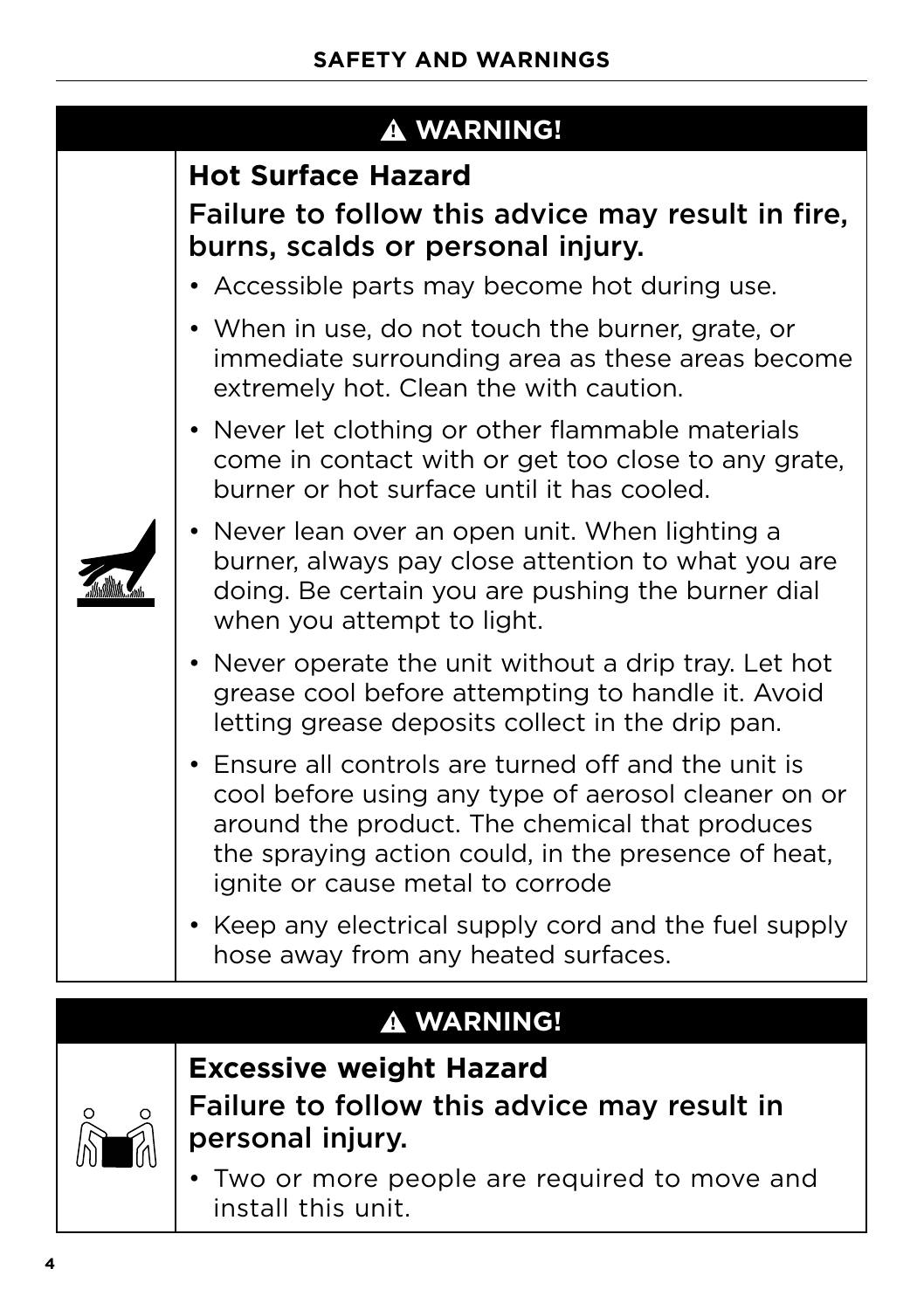| <b>A WARNING!</b> |                                                                                                                                                                                    |  |  |
|-------------------|------------------------------------------------------------------------------------------------------------------------------------------------------------------------------------|--|--|
|                   | <b>Explosion Hazard</b><br>Failure to follow this advice may result in<br>injury or death                                                                                          |  |  |
|                   | • If you smell gas, do not use the appliance.                                                                                                                                      |  |  |
|                   | • Do not use water on grease fires, a violent<br>steam explosion may result. Turn all burners off,<br>then smother fire or flame or use dry chemical<br>or foam-type extinguisher. |  |  |
|                   | • Do not heat unopened food containers such as<br>cans - build up of pressure may cause container<br>to burst and result in injury.                                                |  |  |

### WARNING!

**To reduce the risk of fire, injury to persons or damage when using the appliance, follow the important safety instructions listed below. Read all the guidance before using the appliance. Do not use an outdoor cooking gas appliance for purposes other than intended.**

#### **Servicing**

- Do not repair or replace any part of the appliance unless specifically recommended in the user guide. All other servicing should be undertaken be a Fisher & Paykel trained and supported service technician or qualified person.
- Only use the product with the type of gas specified on the rating plate. To change gas type a factory conversion kit is required.

#### **Fire Hazard**

- Use only in well ventilated areas.
- Never leave the product unattended when in use.
- Always remove the cover before lighting. Do not replace cover during cooking or before appliance has cooled.
- Do not use a flame to check for gas leaks.
- Do not attempt to disconnect any gas connections while your appliance is in use or the gas supply is on.
- Never connect an unregulated gas line to the appliance.
- Have an ABC rated Fire Extinguisher accessible never attempt to extinguish a grease fire with water or other liquids.

#### **Storage**

- When not in use, ensure the gas supply is turned off at the supply cylinder.
- Keep appliance covered when not in use
- Storage of the appliance indoors is permissible only if the cylinder is disconnected and removed from the unit.
- Cylinders must be stored outdoors, out of reach of children and must not be stored in a building, garage, or any other enclosed area.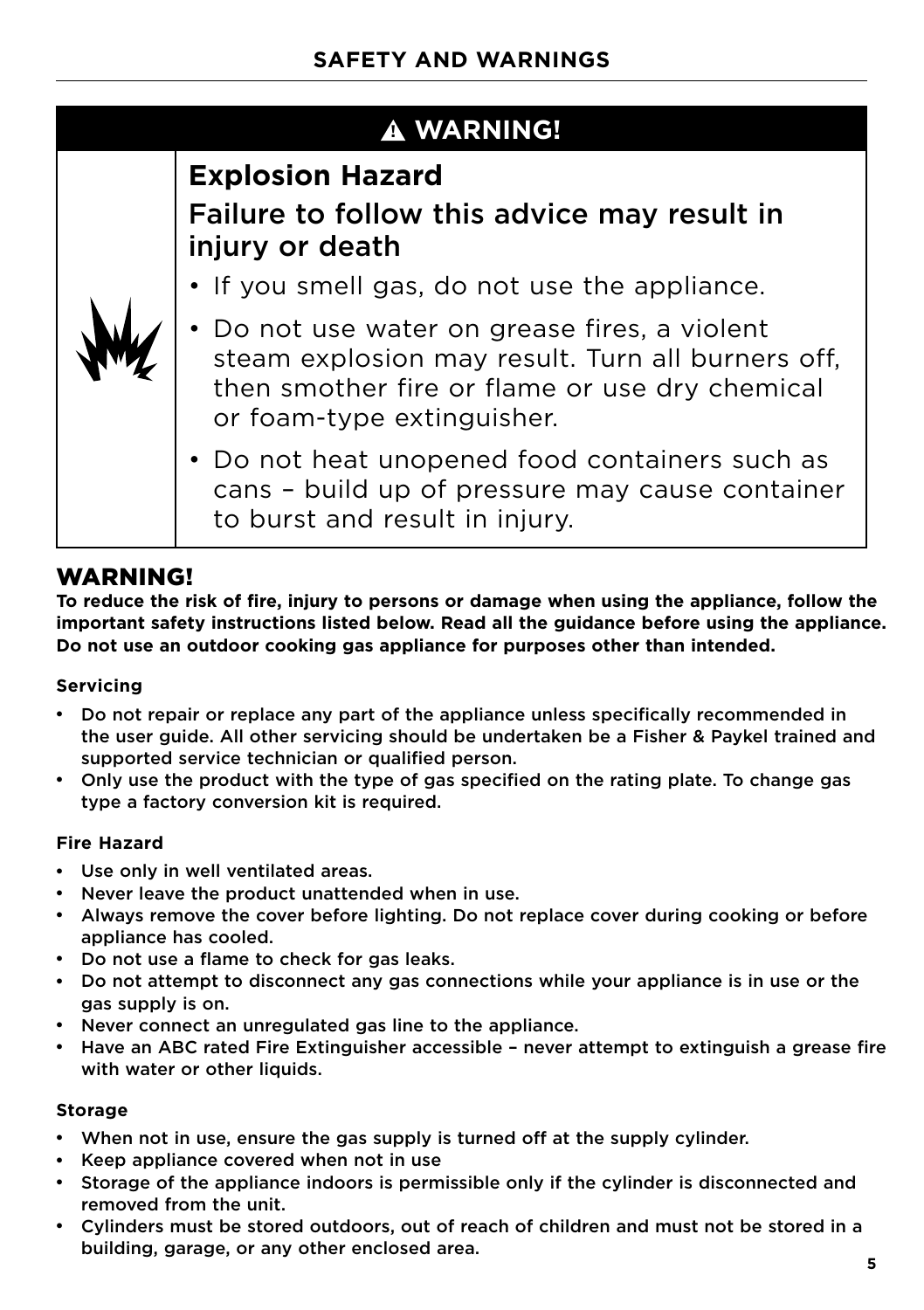- Do not store a full LP tank in direct sunlight.
- After a period of storage or non-use, the appliance should be checked for gas leaks, deterioration, proper assembly, and burner obstructions before use.

#### **General Use**

- This appliance is not intended to be installed in or on recreational vehicles, trailers or boats.
- After lighting burners, ensure they are operating correctly.
- When using the appliance, be sure that all parts of the unit are firmly in place and that everything is stable.
- On cart mounted units, never move without first allowing the appliance to cool, disconnecting the cable and ensuring that the gas supply is turned off.
- Do not move the appliance during use.
- Children should not be left alone or unattended in an area where the product is being used. Never allow them to sit, stand or play on or around the unit at any time.
- Do not store items of interest to children around or below the appliance.
- Never use the appliance in a windy area.
- To put out flare-ups, adjust the controls to lower the temperature.
- Do not obstruct the flow of combustion and ventilation to the appliance.
- Spiders and insects can nest in the burners or openings and can block or restrict the burner. This can cause a flash back to the control panel which can cause a fire.
- Do not try lighting this appliance without reading the lighting instruction in the user guide.
- Do not locate, store or operate the appliance on a slope.
- This product must be installed by a licensed plumber or gas fitter when installed within the Commonwealth of Massachusetts.
- Never use a dented or rusty LP tank. Keep the ventilation openings of the cylinder enclosure free and clear from debris.
- Clean and perform general maintenance on the appliance regularly. Watch for corrosion, cracks, or insect activity. Check the regulator, hoses, burner ports, air shutter, and venturi/valve section carefully. Always turn off gas at the source prior to inspecting.
- You must inspect the unit at least once a year or immediately if the smell of gas is present in conjunction with the burner flames appearing yellow, the appliance does not reach temperature or heats unevenly or the unit makes popping noises.
- Do not smoke while leak testing and extinguish all open flames.
- When cleaning the burners centre the burner onto the orifice correctly and ensure they are level before lighting to prevent fire hazard or explosion. Refer to the user guide for detailed guidance.
- Use only a Ground Fault Interrupter (GFI) protected circuit with this outdoor cooking gas appliance.
- Unplug from the outlet when not in use and before cleaning. Allow to cool before putting on or taking off parts.
- Do not operate the appliance with a damaged cord, plug, or after the appliance malfunctions or has been damaged in any manner. Contact the manufacturer for repair.
- Do not let the cord hang over the edge of a table or touch hot surfaces.
- When connecting, first connect plug to the appliance then plug appliance into the outlet.
- Do not place the unit directly on the ground or other surface without support. This will prevent damage to the regulator/hose assembly.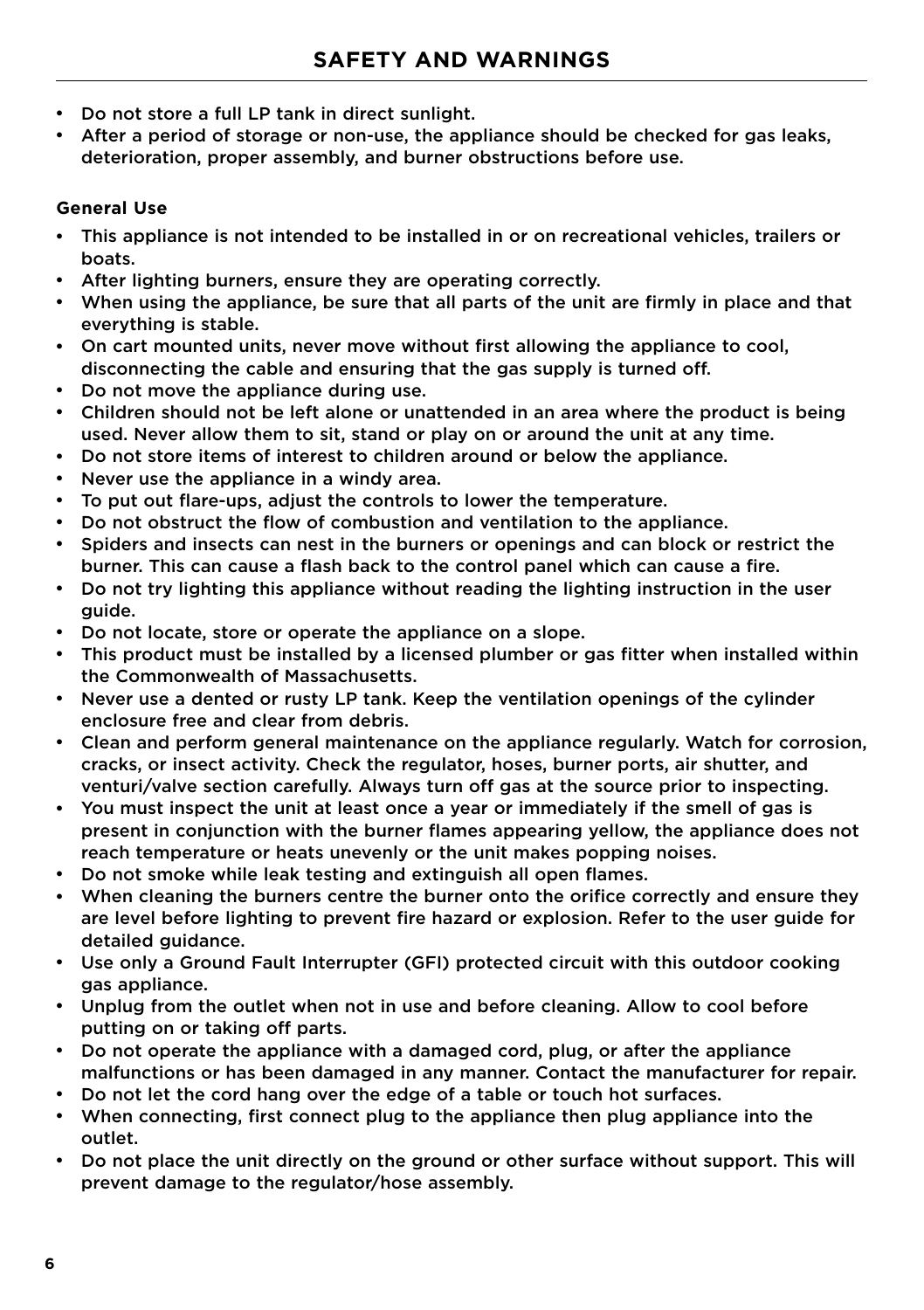#### **Gas requirements**

- This appliance can be used with any brand of 20lb LP gas tank provided it is compatible with a proper retention device (not supplied).
- The LP gas cylinder must be:
	- Designed for use with a Type 1 system only.
		- Constructed and marked in accordance with the Specifications for LP gas Cylinders of the U.S. Department of Transportation (D.O.T.) or the Standard for Cylinders, Spheres and Tubes for Transportation of Dangerous Goods and Commission, CAN/ CSA-B339
		- Provided with a listed overfilling prevention device.
		- Provided with a cylinder connection device compatible with the connection for outdoor cooking gas appliances
- The cylinder must be provided with a shut-off valve terminating in an LP gas supply cylinder valve outlet specified, as applicable, for connection Type 1.
- Do not change the regulator/hose assembly from that supplied with the unit or attempt to use a Type 1 equipped regulator/hose assembly with a standard 510 POL tank/valve assembly.
- Never use a cylinder with a damaged valve. The cylinder that is used must have a collar to protect the cylinder valve.
- An installer-supplied gas shut-off valve must be installed in an easily accessible location
- All installer supplied parts must conform to local codes, or in the absence of local codes, with the National Electrical Code, ANSI/NFPA 70 or the Canadian Electrical Code, CSA C22.1, and the National Fuel Gas Code, ANSI Z223.1 or CSA-B149.1 Natural Gas Installation Code or CSA-B149.2 Propane Installation Code.
- In Massachusetts such shut-off valves should be approved by the Board of State Examiners or Plumbers & Gas Fitters.
- All pipe sealants must be an approved type and resistant to the actions of LP gases. Never use pipe sealant on flare fittings.
- A dented or rusty LP tank may be hazardous and should be checked by your LP supplier.
- Always check for leaks after every LP tank change.
- Gas leak testing must be carried out by a qualified technician.
- For LP units, check with a full cylinder.
- Do not use the appliance until all connections have been checked and do not leak.
- Before each use, inspect the gas supply piping or hose prior to turning the gas ON. If there is evidence of cuts, wear, or abrasion, it must be replaced prior to use. The pressure regulator and hose assembly supplied with the unit must be used. If replacements are needed, contact customer care at www.dcsappliances.com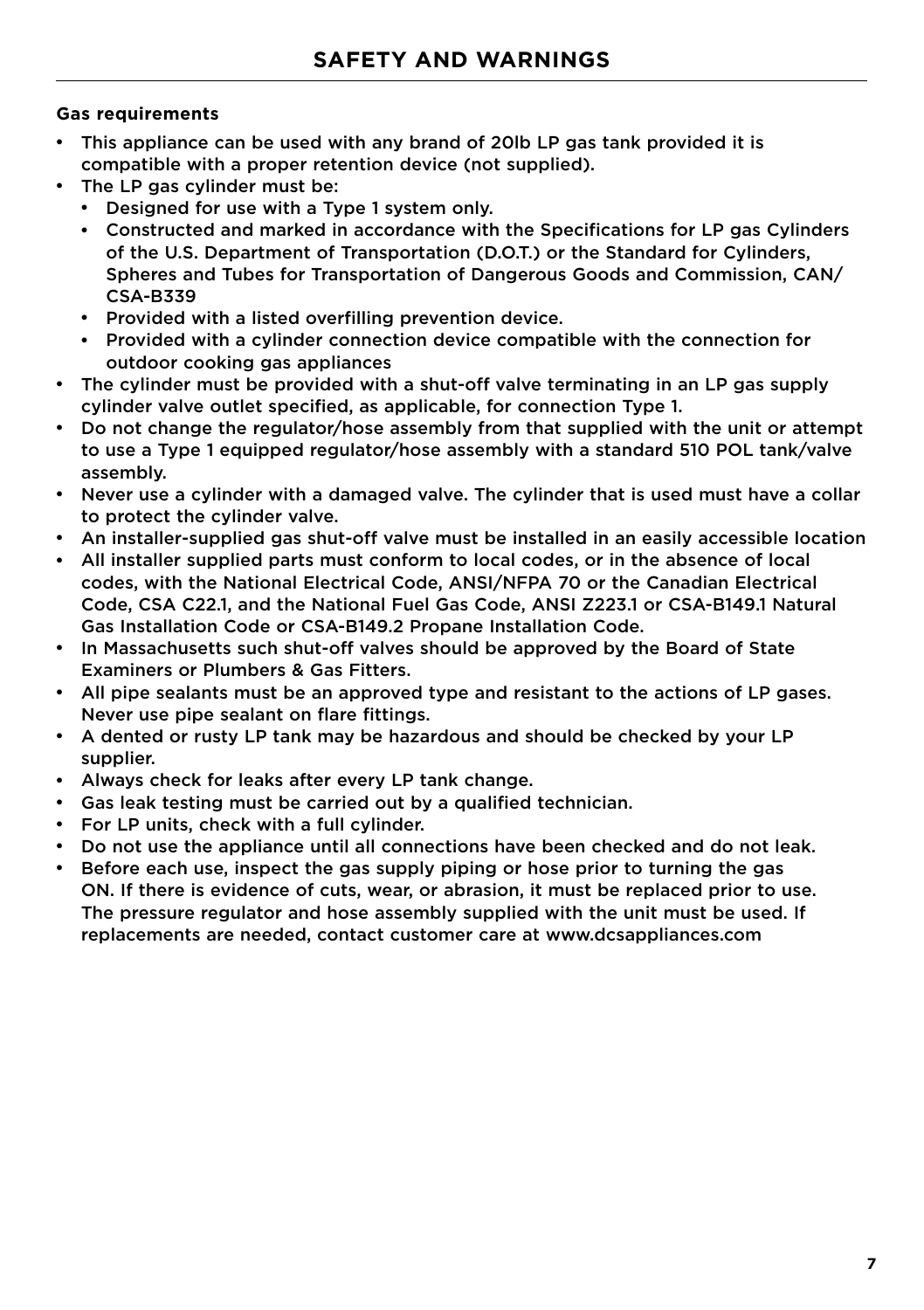- <span id="page-9-0"></span>• Ensure the installer has completed the final checklist in the installation guide.
- Read this guide, taking special note of the safety and warnings section.
- Remove all packaging and dispose of it responsibly. Recycle items that you can.





- 1 Control dials
- 2 Burner grates
- 3 Burners
- 4 Drip pan

Not shown: lid

#### Dial halos

When a dial is in use, an orange halo around that dial will illuminate. This will change from orange to white if the dial is turned to OFF but another dial remains active. If all dials are turned OFF, all halos will dim.

Multiple DCS Series 9 products may be linked together to allow for crossproduct halo illumination. To allow for this functionality, an approved DCS kit is required and can be purchased separately from your local DCS dealer.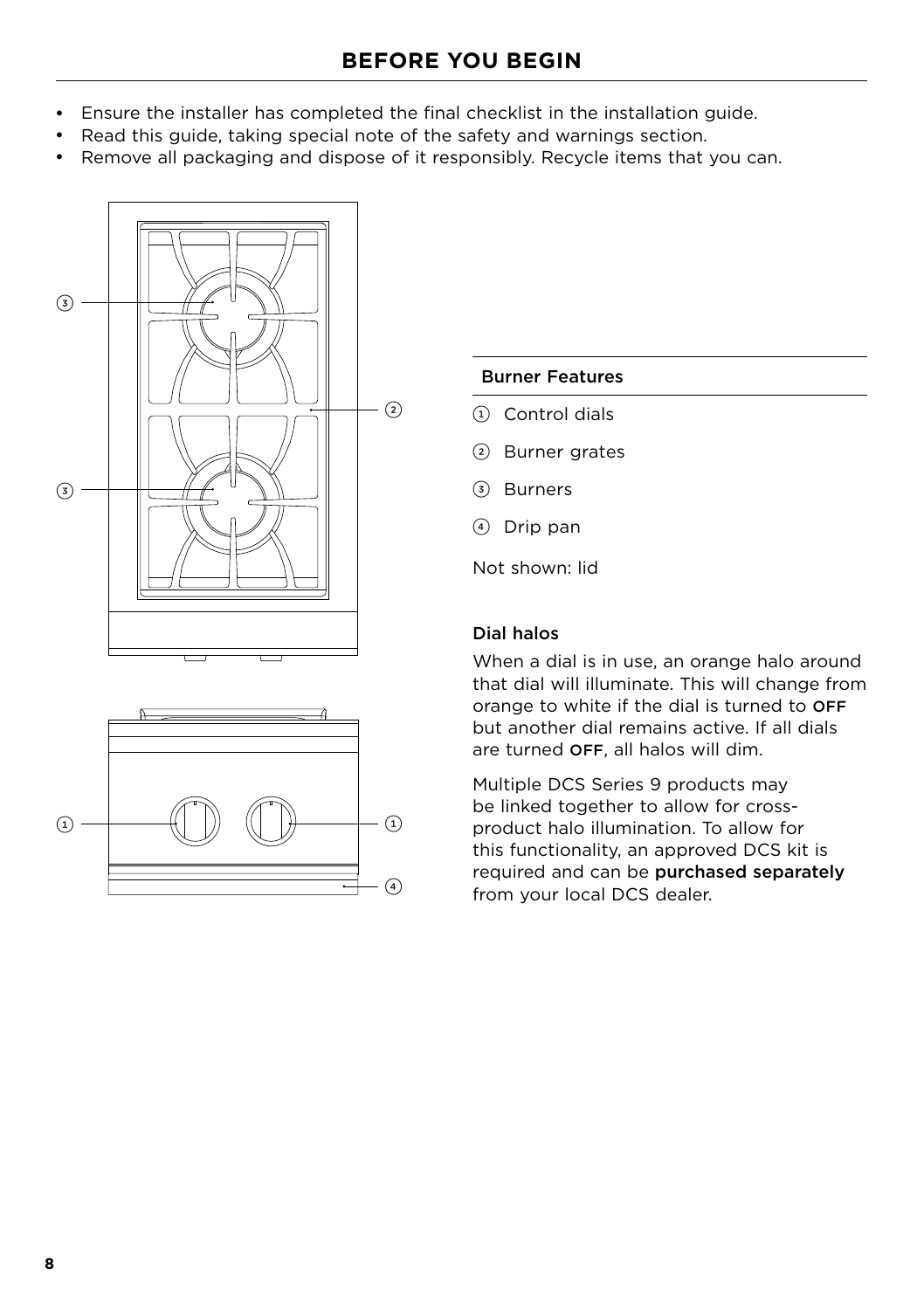<span id="page-10-0"></span>If you are using propane gas, a slight pop or flash may occur at the burner ports a few seconds after the burner has been turned OFF. This is normal for propane gas.

Only one burner may be ignited at any one time. Once burner has been successfully lit, another burner may be ignited.



 $\left(1\right)$ 

2

 $\left(3\right)$ 

Remove the cover and any cooking utensils. Ensure the drip pan is in place.



Push in and hold the selected dial for 2 seconds before turning to HI. Hold for 5 seconds to light the selected burner.



If burner does not light in 5 seconds, turn dial back to **OFF** and wait 5 minutes before trying again. This will allow any accumulated gas to dissipate.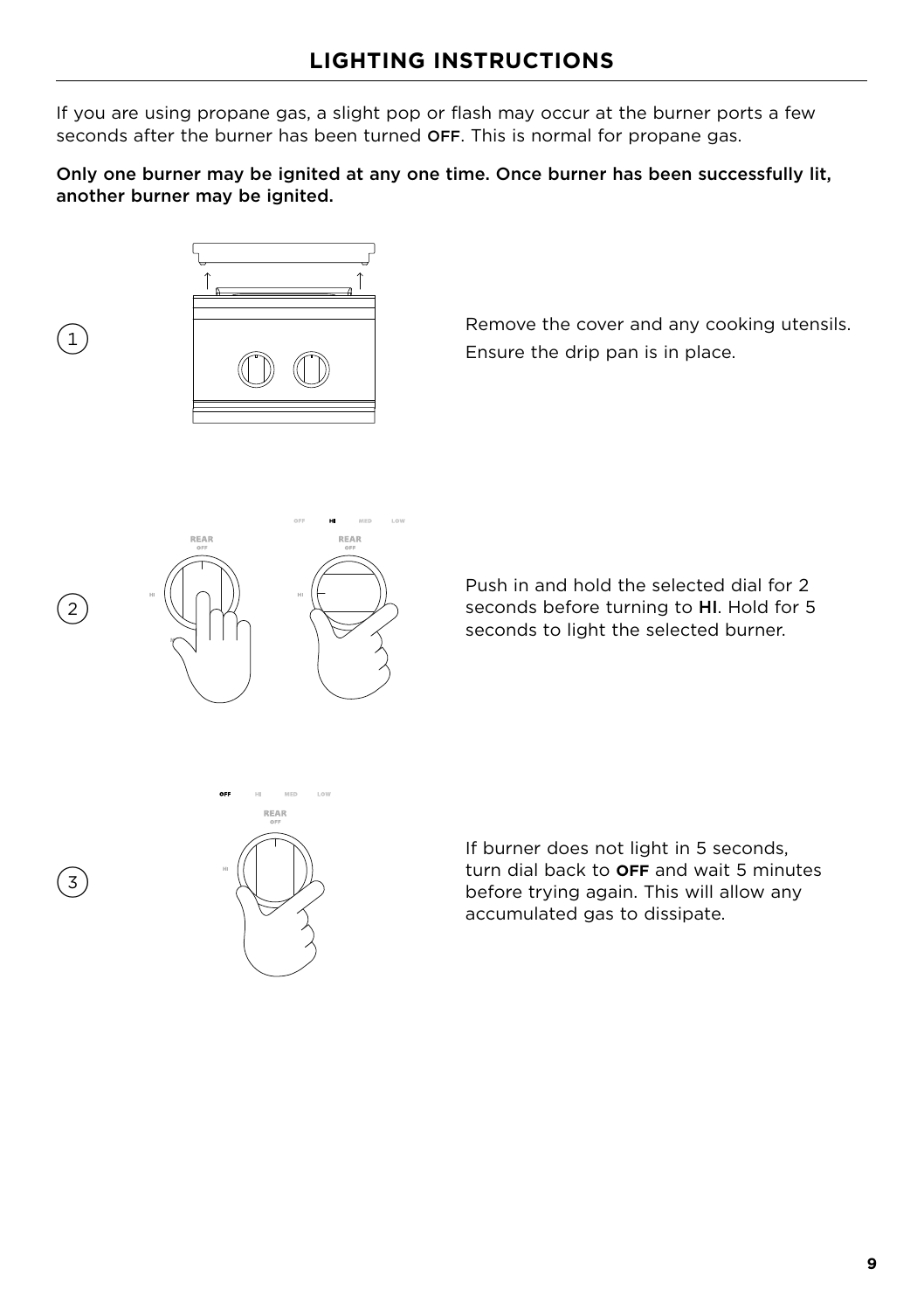#### Manual lighting

 $\left( 2\right)$ 

 $\left(3\right)$ 

 $\left( 1\right)$ 

If the burner will not light after several attempts, the burner can be manually lit. If you have attempted to light the burner with the ignition, allow 5 minutes for any accumulated gas to dissipate.



Remove the cover and any cooking utensils. Ensure the drip pan is in place. Carefully hold a lit match near the desired burner port.



Push and turn the corresponding control dial to **SEAR**. If the burner does not light in 5 seconds, turn dial back to **OFF** and wait 5 minutes before trying again.



Once burner is lit, turn dial to desired setting.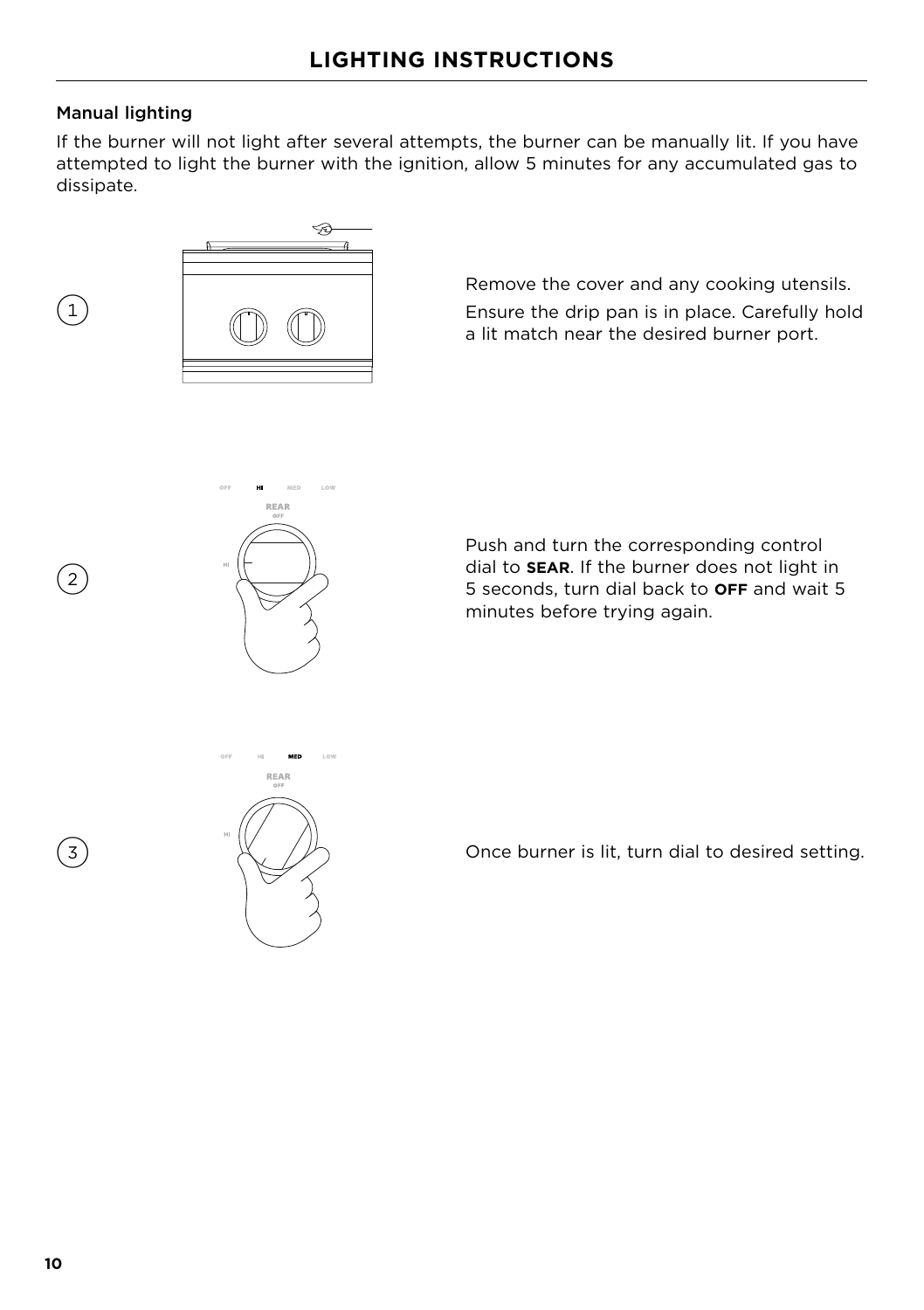<span id="page-12-0"></span>A complete gas tightness check must be performed at the installation site. Periodically check the whole system for leaks, or immediately if the smell of gas is present.

When using a LP gas cylinder ensure it is installed in a vertical position to provide the required vapor withdrawal.



Prepare soap solution by combining one part liquid detergent and one part water. Pour into a spray bottle. Ensure all control valves are in the OFF position before turning the gas supply ON.

Check all connections from the supply line or LP cylinder by applying the solution around the connection, tubing and end of the manifold. Soap bubbles will appear where a leak is present.

#### If a leak is present

Immediately turn the gas supply OFF and tighten any leaking connections. Turn gas ON, and recheck. If you cannot stop a gas leak turn the gas supply OFF and call your local gas utility or the dealer you purchased the appliance from. Only parts recommended by the manufacturer should be used on the unit, substitution can void the warranty.

#### Changing the LP cylinder

Ensure the main tank valve is turned off before turning the coupler counter clockwise, the inlet will then disengage. Remove the inlet from the tank valve opening. Your local LP filling station should be equipped with the proper equipment to fill your tank.

Do not attempt to remove, repair or replace the regulator/hose assembly. This must be done by qualified and licensed technician only.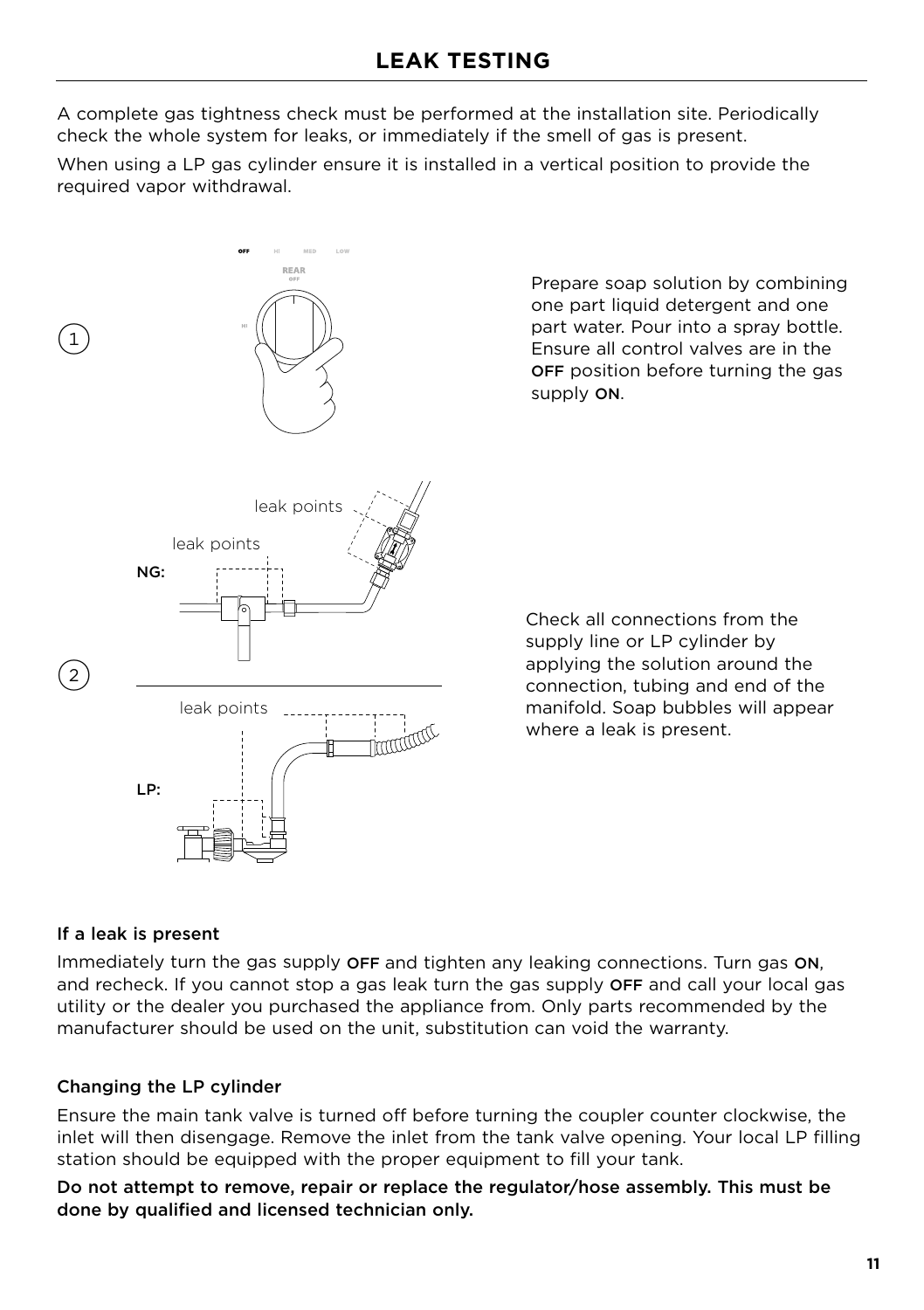<span id="page-13-1"></span><span id="page-13-0"></span>The valves on the side burner feature an adjustable low setting. Due to fluctuations in gas pressure, or heating value you may feel it necessary to increase or decrease gas flow in the low position. If the gas type has been converted from natural to LP or vice-versa, the low flame setting must be reviewed and adjusted.

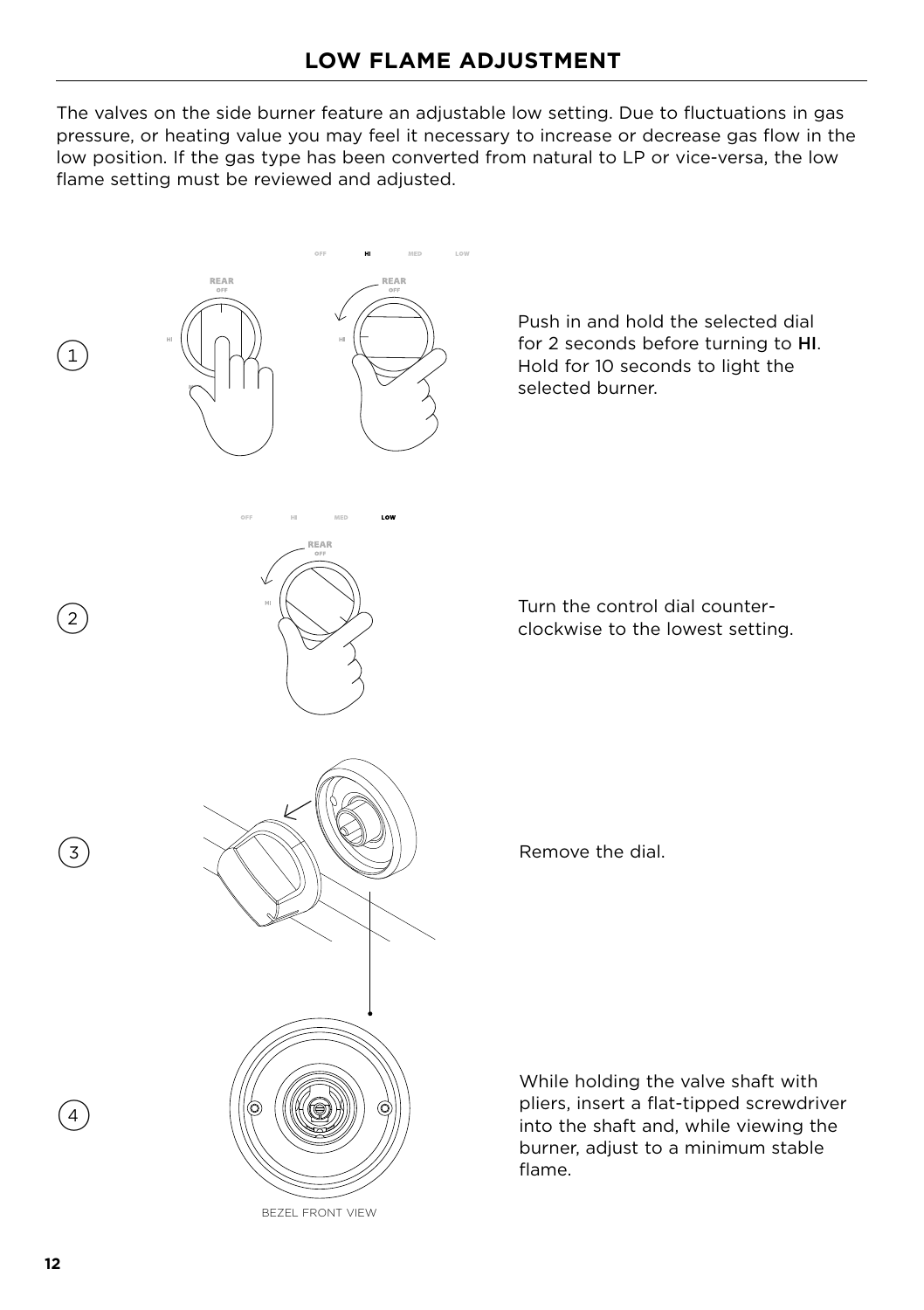#### <span id="page-14-0"></span>Stainless steel

Always use the mildest cleaning method first. Do not use steel wool to clean the product as it will scratch the surface.

#### Burner grates

For durability and optimal performance, the side burner grates are crafted using porcelain enamel over cast iron. It is recommended that the grates are cleaned while in place, however if removing the grates take care as they are heavy and ensure they are placed on a protected surface. Grates can be cleaned using hot soapy water.

Due to rapid temperature changes the porcelain may lift from the edges of the grates. If the grates develop chips do not be concerned, over time the cast iron will darken to blend with the enamel. When wiping areas where the enamel has lifted take care as the edges may be sharp.

#### Drip tray

To clean the drip tray, pull tray forward to remove. Wipe spills as soon as possible to prevent them becoming baked on.



#### Cleaning burner parts

- $(1)$  Ensure all burner dials are in the OFF position and all surfaces are cool.
- 2 Remove the burner cap and port ring and wash in hot soapy water, rinse and dry. The burner ports can be cleaned using a bristled brush if needed.
- 3 After cleaning, ensure the locating pins are correctly aligned. Incorrect alignment can cause poor burner performance and dangerous flames. Refer to page 11 for more detail.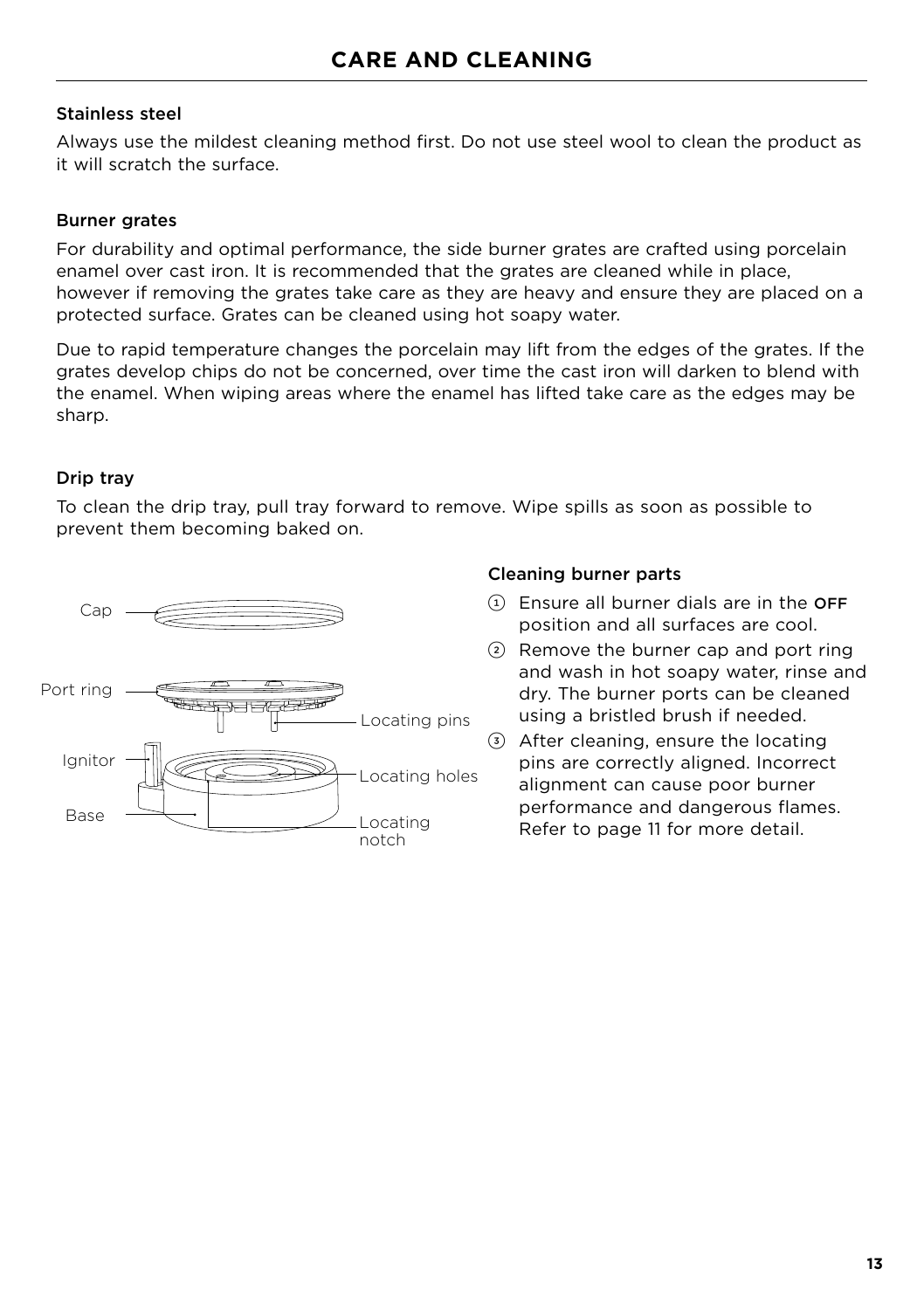<span id="page-15-0"></span>

| <b>PROBLEM</b>                                          | <b>POSSIBLE CAUSES</b>                                                 | <b>WHAT TO DO</b>                                                                                                                                      |
|---------------------------------------------------------|------------------------------------------------------------------------|--------------------------------------------------------------------------------------------------------------------------------------------------------|
| The burner won't light<br>when the ignition is          | There is no gas flowing to the unit.                                   | Check gas supply and connections.<br>Ensure no air is trapped in line.                                                                                 |
| pushed                                                  | There is a something blocking the<br>air or gas flow.                  | Check all openings for blockages.                                                                                                                      |
|                                                         |                                                                        | Check that the unit is connected<br>to a live AC power source.<br>Check GFI outlet, reset if tripped.                                                  |
| Burner flame is yellow or<br>orange in conjunction with | Dirt or dust may be present in the<br>area.                            | Move to a less dusty area and<br>check for obstructions.                                                                                               |
| the odor of gas.                                        | Incorrect gas supply or type.                                          | Confirm gas supply and type.                                                                                                                           |
| Low heat with dial in the                               | Fuel hose may be bent or kinked.                                       | Check hose is routed correctly.                                                                                                                        |
| HI position.                                            | Burner may need cleaning.                                              | Follow cleaning instructions.                                                                                                                          |
|                                                         | If using LP gas, supply may be low<br>or empty.                        | Check supply, refill tank if needed.                                                                                                                   |
| Burner power too high in<br>the LOW position.           | Low flame setting has been<br>incorrectly set.                         | Refer to 'Low flame adjustment' for<br>details.                                                                                                        |
| Dial halos don't illuminate.                            | Power supply is off.<br>GFI has tripped (Ground Fault<br>Interrupter). | Check that the unit is connected<br>to a live AC power source.<br>Check GFI outlet, reset if tripped.<br>Check power supply fuse, replace<br>if blown. |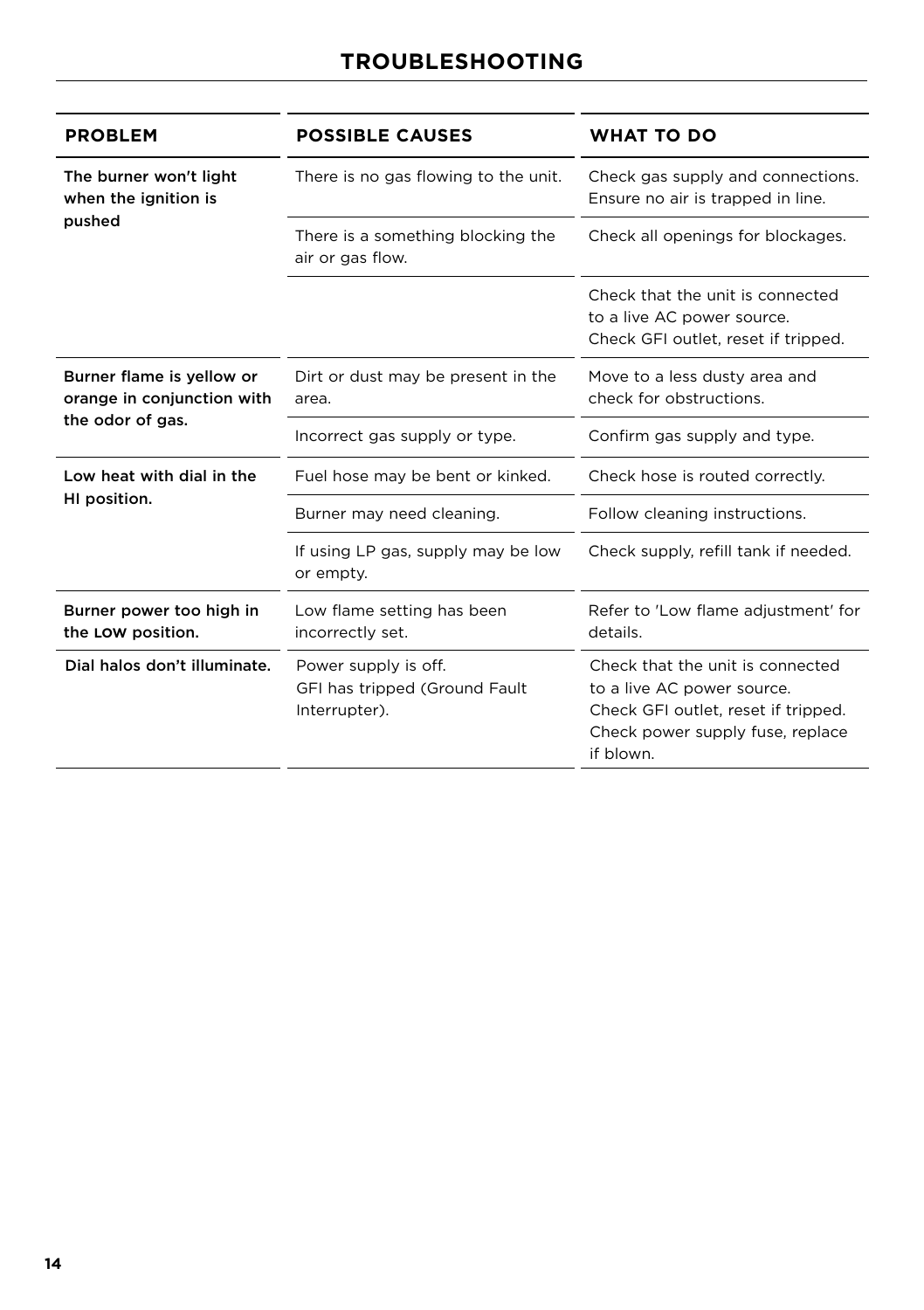#### <span id="page-16-0"></span>Before you call for service or assistance

Refer to the installation instructions and your user guide and check that:

- Your product is correctly installed.
- You are familiar with its normal operation.
- Model number (can be found on the inside, right side panel behind the drip pan handle.
- Serial number (can be found on the inside, right side panel behind the drip pan handle.
- Code (can be found on the inside, right side panel behind the drip pan handle.
- Date of installation

If after checking these points you still need assistance or parts, please refer to the Service & Warranty book for warranty details and your nearest Service Centre, Customer Care, or contact us through our website www.dcsappliances.com or email: customer.care@dcsappliances.com

Complete and keep for safe reference:

| Mode       |                                                                                                                       |
|------------|-----------------------------------------------------------------------------------------------------------------------|
| Serial No. | <u> 1980 - Jan Alexandri, martin amerikan basar personal dan berasal dan berasal dan berasal dan berasal dan bera</u> |
|            |                                                                                                                       |
| Purchaser  | <u> 1989 - Johann Harry Harry Harry Harry Harry Harry Harry Harry Harry Harry Harry Harry Harry Harry Harry Harry</u> |
| Dealer     |                                                                                                                       |
| Suburb     |                                                                                                                       |
| Town       |                                                                                                                       |
| Country    |                                                                                                                       |